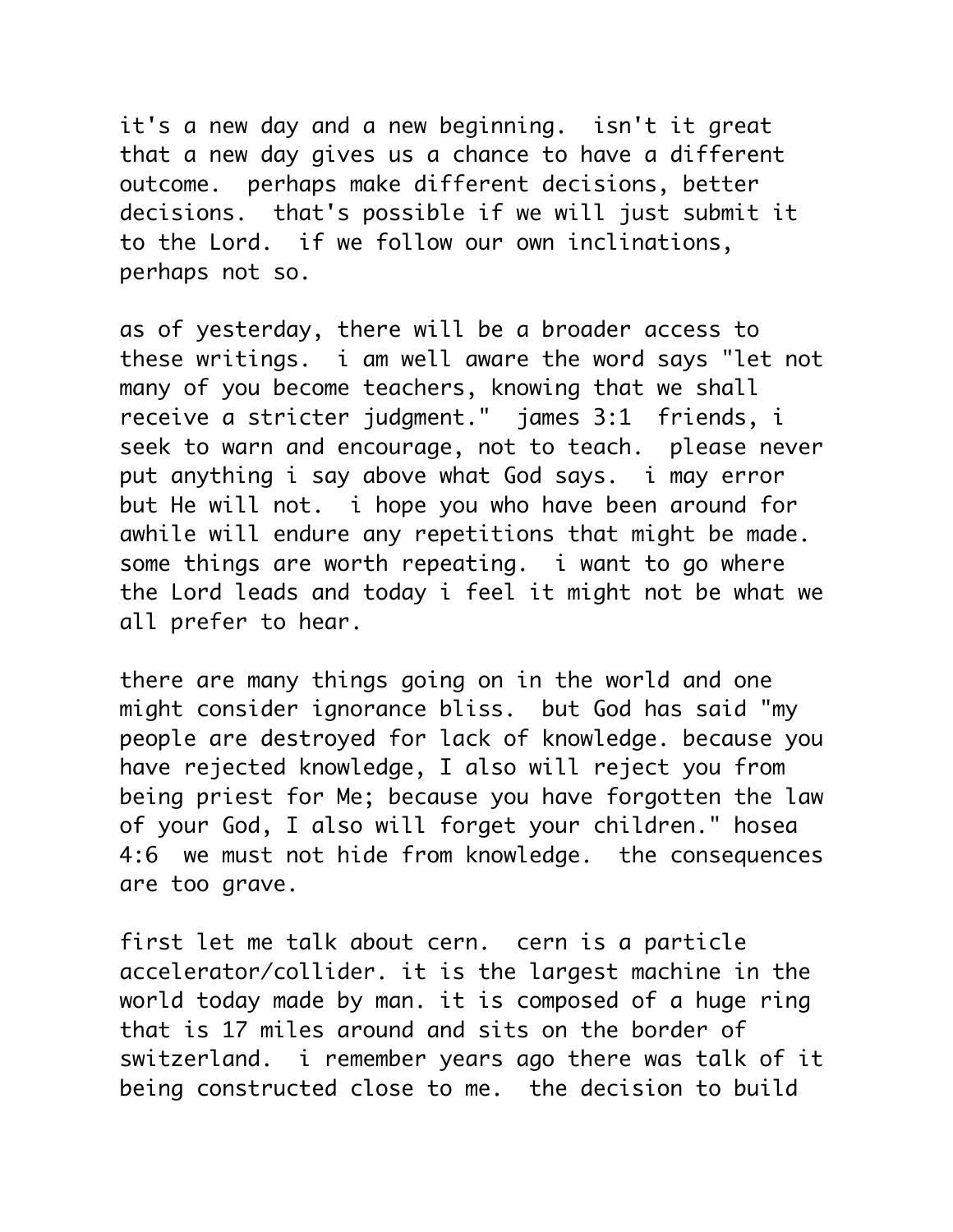it in europe was perhaps more spiritually guided. europe has much history which might fit in better with their purposes and america was too christian at the time. purposes which i feel might not have good intentions. i know they say they are pursuing "scientific" knowledge, but is that the real goal here?

here is what has been said by sergio b. the director of cern. he has said that the collider could open a doorway to an extra dimension. and out of this door might come something, or we might send something through it. (perhaps from the bottomless pit?) prominently displayed on their premises is the pagan diety "shiva", "the destroyer". their logo is 3 6's (666) together in different positions. (ring any bells?) if cern is just "science" then why is there shiva and worship dances to shiva? (just all in fun?) i am just providing a brief introduction here. you may research it for yourselves. (again knowledge) friends, it is later than we think.

later than we think indeed. being aware of things in the world enables us to pray more specifically instead of in generalities. "then the sixth angel poured out his bowl on the great river euphrates, and its water was dried up, so that the way of the kings from the east might be prepared." rev 16:12 do you know the river euphrates is even now beginning to dry up. people are complaining they need to go farther to draw water.

talk is being made of the gog and magog war; some countries are approving euthanasia; plans are being made for digital genetic sequencing of all species,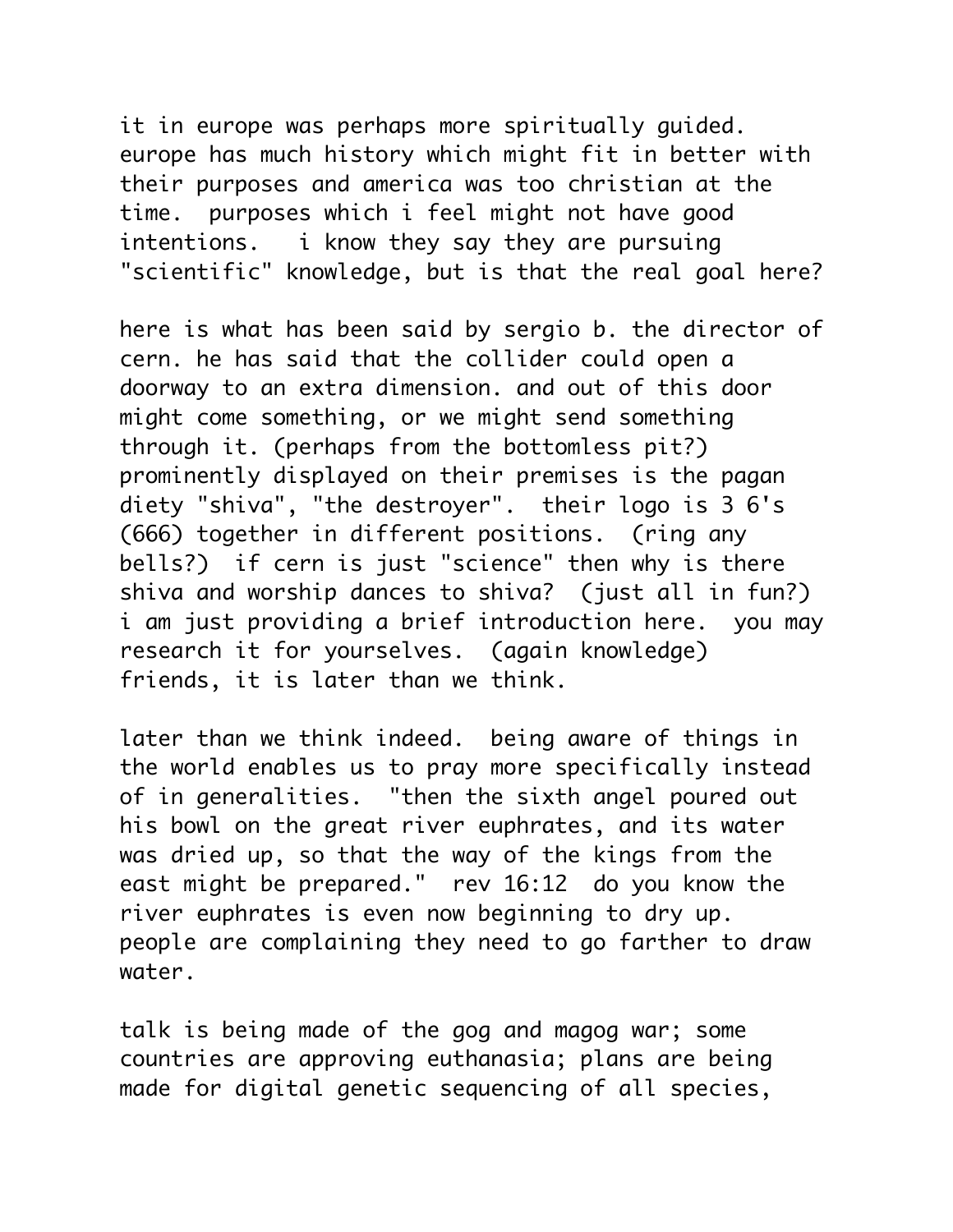including humans; plaques of hail and locusts amidst earthquakes and volcanic eruptions. certainly we seek to take care of this earth entrusted to us, but should the older allow the younger to lecture us on "climate change"? "and I will give children to be their princes, and babes shall rule over them." isa 3:4 perhaps our just desserts. remind anyone of greta thunberg?

and shall i proceed to abortion? the sacrifice of the most innocent. it is as though we had plunged the knife our self to appease a god. (the god of self) though most nations only allow it before a certain time, in america it is often performed right up to the time of birth.

even scientists have now discovered that a spark occurs the moment an egg is fertilized by the sperm. a woman named gloria polo stated in her book in 1995 that in her near death experience she saw a spark of light as soon as the sperm and egg unite. it doesn't matter at what stage the abortion is done. it has already become a living soul. i invite all to view this six minute video about abortion. watch his emotion at the end. https://www.foxnews.com/opinion/ben-domenech-usextreme-abortion-regime-world-wakes-up-moral-reality

even though i respect and understand why many people reject the vaccine, i don't like them joining the chant "my body, my choice". it seems to me it offers some agreement or legitimacy to the abortionists chant. none of us are judging if you have had an abortion. His blood covers all.